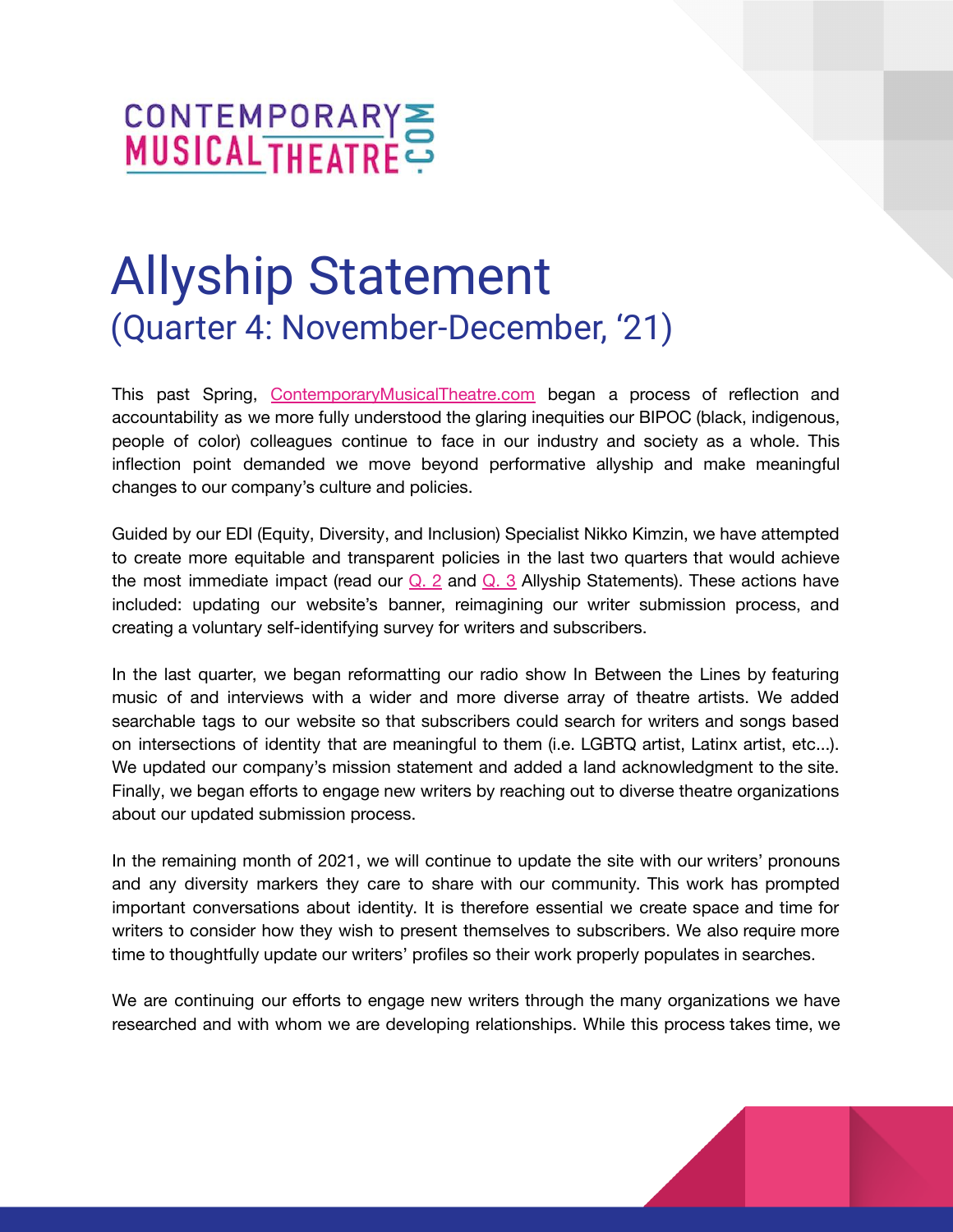are heartened to have already added several new writers to our site since the launch of our new [submission](https://www.contemporarymusicaltheatre.com/sites/cmtd/files/Updated%20Submission%20Guidelines.8721.pdf) process and equitable panel review.

Finally, given that the end of the year is an organic time for reflection, we plan to utilize the remainder of the year to consider the best next steps in our work toward radical inclusivity. We will thoughtfully review the actions we have taken thus far and their effects in order to consider how best to move forward in the first quarter of 2022.

We continue to find this work invigorating and are grateful for the support of our writers and subscribers, who have engaged with us as we seek to create a company where all feel welcome and uplifted.

It takes all of us moving toward greater equity to create change. We invite you to join us in this journey, hold us accountable, and consider what change you can enact to draw the circle wide in your own community.

We encourage you to utilize the below resources so you can participate in learning alongside us.

# Articles

- 1. How Do We Hold Arts Leaders [Accountable](https://nikkokimzin.medium.com) Towards Equitable Change? Nikko Kimzin
- 2. Your Voice is Your Power: Exploring Racism and Racial Equity in [Entertainment](https://dramatics.org/your-voice-is-your-power/) Christa Skiles
- 3. Actors Equity Opens Access to All Actors and Stage [Managers](https://www.broadwayworld.com/article/Actors-Equity-Opens-Access-to-All-Actors-and-Stage-Managers-Who-Have-Worked-Professionally-in-the-United-States-20210721) Who Have Worked [Professionally](https://www.broadwayworld.com/article/Actors-Equity-Opens-Access-to-All-Actors-and-Stage-Managers-Who-Have-Worked-Professionally-in-the-United-States-20210721) in the United States - Stephi Wild
- 4. The Why Behind DEI: How Diversity, Equity, and Inclusion [Initiatives](https://www.workhuman.com/resources/globoforce-blog/the-why-behind-d-i-how-diversity-and-inclusion-initiatives-benefit-business) Benefit Business Niamh Graham

# Books

- 1. How to be an [Anti-Racist](https://www.amazon.com/How-Be-Antiracist-Ibram-Kendi/dp/0525509283) Ibram X. Kendi
- 2. [Reframing](https://www.amazon.com/s?k=reframing+the+musical&crid=BWYGKNIWU4WJ&sprefix=reframing+the+musi%2Cstripbooks%2C143&ref=nb_sb_ss_fb_1_18_ts-doa-p) the Musical: Race, Culture and Identity Sarah Whitfield, ed.
- 3. White [Fragility:](https://www.amazon.com/White-Fragility-People-About-Racism/dp/0807047414/ref=pd_lpo_14_t_0/144-6991702-5345007?_encoding=UTF8&pd_rd_i=0807047414&pd_rd_r=ea2be3ff-3495-47e3-b0fb-22a69efc4984&pd_rd_w=1LpXg&pd_rd_wg=a7Ba8&pf_rd_p=a0d6e967-6561-454c-84f8-2ce2c92b79a6&pf_rd_r=NDT0RX62SB6VRYMYCW7S&psc=1&refRID=NDT0RX62SB6VRYMYCW7S) Why it's so Hard for White People to Talk About Racism Robin DiAngelo
- 4. Caste: The Origins of our [Discontents](https://www.amazon.com/Caste-Origins-Discontents-Isabel-Wilkerson/dp/0593230256) Isabel Wilkerson